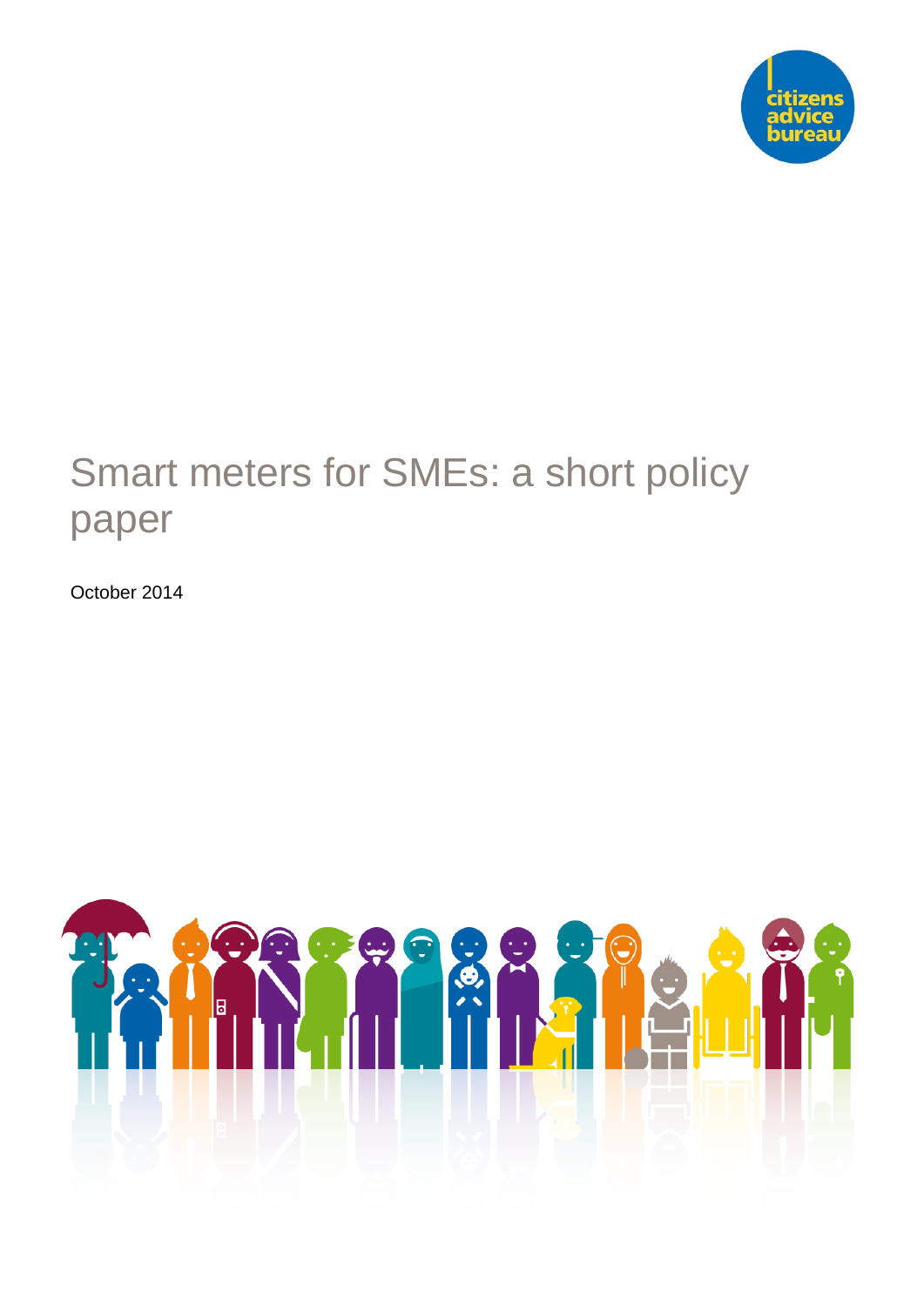# **Introduction**

Citizens Advice supports the rollout of smart meters to small and medium enterprises (SMEs) and micro-businesses. Our priorities are to ensure that there are adequate procedures in place and an understanding of businesses' needs to ensure the rollout achieves its aim of a sustained demand reduction.

We want **a unified approach to be taken with the rollout in both domestic and nondomestic sectors**. Research conducted on our behalf in 2013 suggests there are many issues that need to be worked through to ensure the rollout works optimally, for both consumers and the industry.<sup>1</sup> This has been backed up by recent qualitative research from DECC.<sup>2</sup> Recent questioning of suppliers and other interested parties has assuaged few of our overall concerns.

### **Our key recommendations are to ensure that:**

- All consumers are able to access basic data<sup>3</sup> free at the point of entry, and that more advanced data solutions are cost-reflective.
- After an initial billing cycle, back-bills are permitted only if the supplier has gone through an agreed process to mitigate the error and because the customer is at "fault". **4**
- Demand-side response tariffs are available for the appropriate businesses.
- The issue with one central communications body does not affect interoperability and thus switching between suppliers.
- Suppliers are only able to remotely disconnect properties when all other avenues to deal with debt have been exhausted, and with appropriate notice.

 $\overline{\phantom{a}}$ 

<sup>&</sup>lt;sup>1</sup> <http://bit.ly/1w8DR1O> - hereafter 'the research'

<sup>&</sup>lt;sup>2</sup> <http://bit.ly/ZG4qQy> – hereafter 'the DECC research'

<sup>3</sup> That pertaining to the current consumption of the consumer and so relevant to reducing day-to-day consumption

<sup>&</sup>lt;sup>4</sup> The new Standards of Conduct may apply here regardless of the basic argument that smart should eliminate the vast majority of back-billing permanently (after an initial spike due to installation itself uncovering 'issues')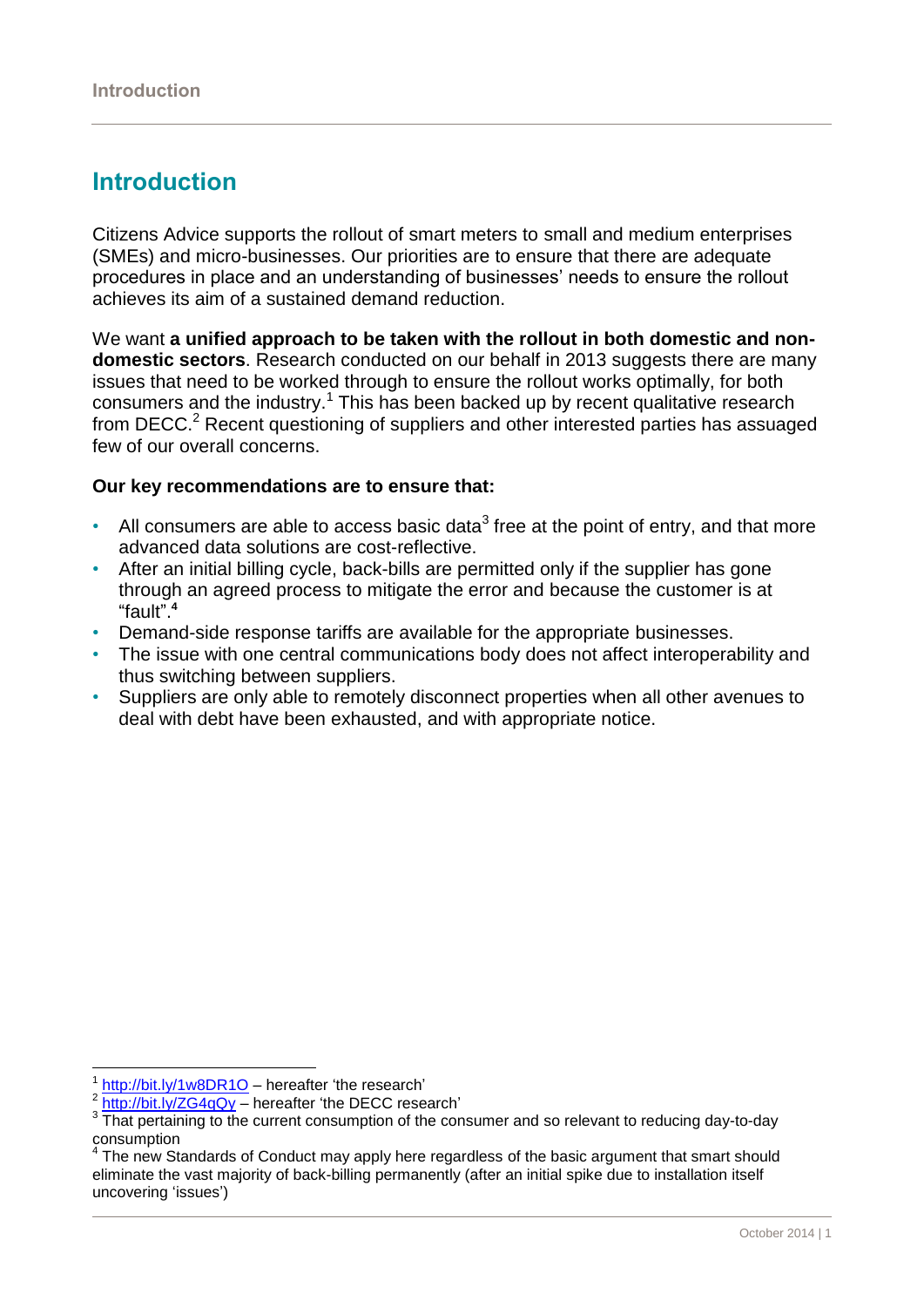### **1. The existing non-domestic smart rollout**

The Government and industry have prioritised the rollout of smart meters in the domestic sector. Research from the Federation of Small Businesses (FSB) from 2011 shows that 55 per cent of businesses had not even heard of the non-domestic rollout.<sup>5</sup> This may be because according to the latest figures released by DECC, although there were 529,000 smart or smart type meters operating in smaller non-domestic sites by the end of 2013, this only accounts for about 15 per cent of all SME meters.<sup>6</sup> The Government's focus on the domestic sector is rational given that in the SME market (**2.14 million electricity accounts and 1.5 million gas**):

- engagement levels are linked to the date when contracts expire
- average spend is relatively low<sup>7</sup> so the opportunities for saving money are commensurately low given the complex contracting process.

Many suppliers are offering smart – or more accurately, 'advanced' (AMR) – meters as a benefit to entice businesses. The decision by a minority of suppliers to charge for basic data access is an unfortunate precedent as delivering behaviour change and, ultimately carbon reduction, among the SME sector, is a key success criteria for the rollout and critical for meeting the business case. If a key rationale for rolling out smart meters is to encourage demand reduction, then there must be a certain level of data available for free to encourage that behaviour change. We are pleased to see that the vast majority of suppliers have not, and will not be charging for basic data access.

The business market already suffers from low engagement and trust issues – as witnessed in low switching rates and an increasing number of contacts to the Citizens Advice consumer service respectively – and general awareness of smart meters and their use among small businesses without one is fairly low.

### **Figure 1. Understanding of smart meters among SMEs without one**



5 <http://bit.ly/1sLwOMs>

l

<sup>6</sup> <http://bit.ly/1w8DZi3>

Consumer Focus research in 2012 suggested that half of SMEs spend less than £1,500 a year on electricity – with a quarter spending £500 or less – <http://bit.ly/1u8kpir>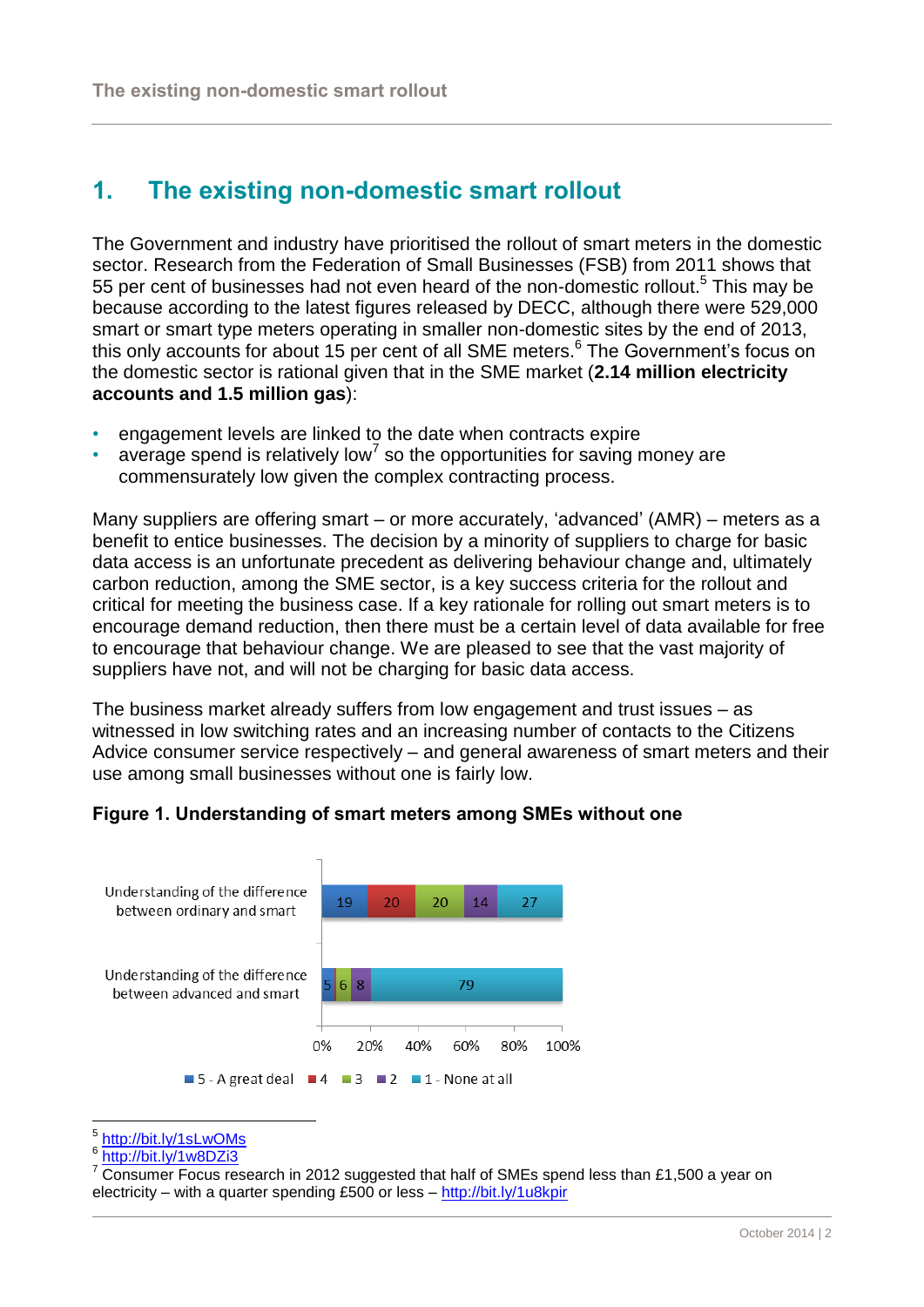### **Citizens Advice recommends that business representatives should be directly consulted on appropriate engagement strategies for different sectors (or business segments).**

We are not convinced that businesses currently understand the difference between smart and AMR meters (see Figure 1 above). Our research on those SMEs with smart meters demonstrates how supplier-led the process has been thus far; only 5 per cent of consumers with smart meters had proactively requested one. Many SMEs seemed to think they had to have one now (or eventually) or break the law; indeed we have cases from our Extra Help Unit where suppliers have said just that.

Of the small minority who had requested a meter, they had generally done so with the expectation of receiving accurate billing – this was also a majority position in the DECC research, with very few mentioning anything else. Most respondents stated that this had been achieved but many saw very little variation (that is their bills were not unduly inaccurate in the first place). Of these early smart SME users, around 40 per cent think they are getting the most from their meter. It is important to note that this level of satisfaction is based on their low expectations of what a smart meter will deliver. The results below are replicated by FSB research of their membership's expectations, in terms of ranking and the relative weight attached.

### **Figure 2. SME expectations of smart meters (requested one)**



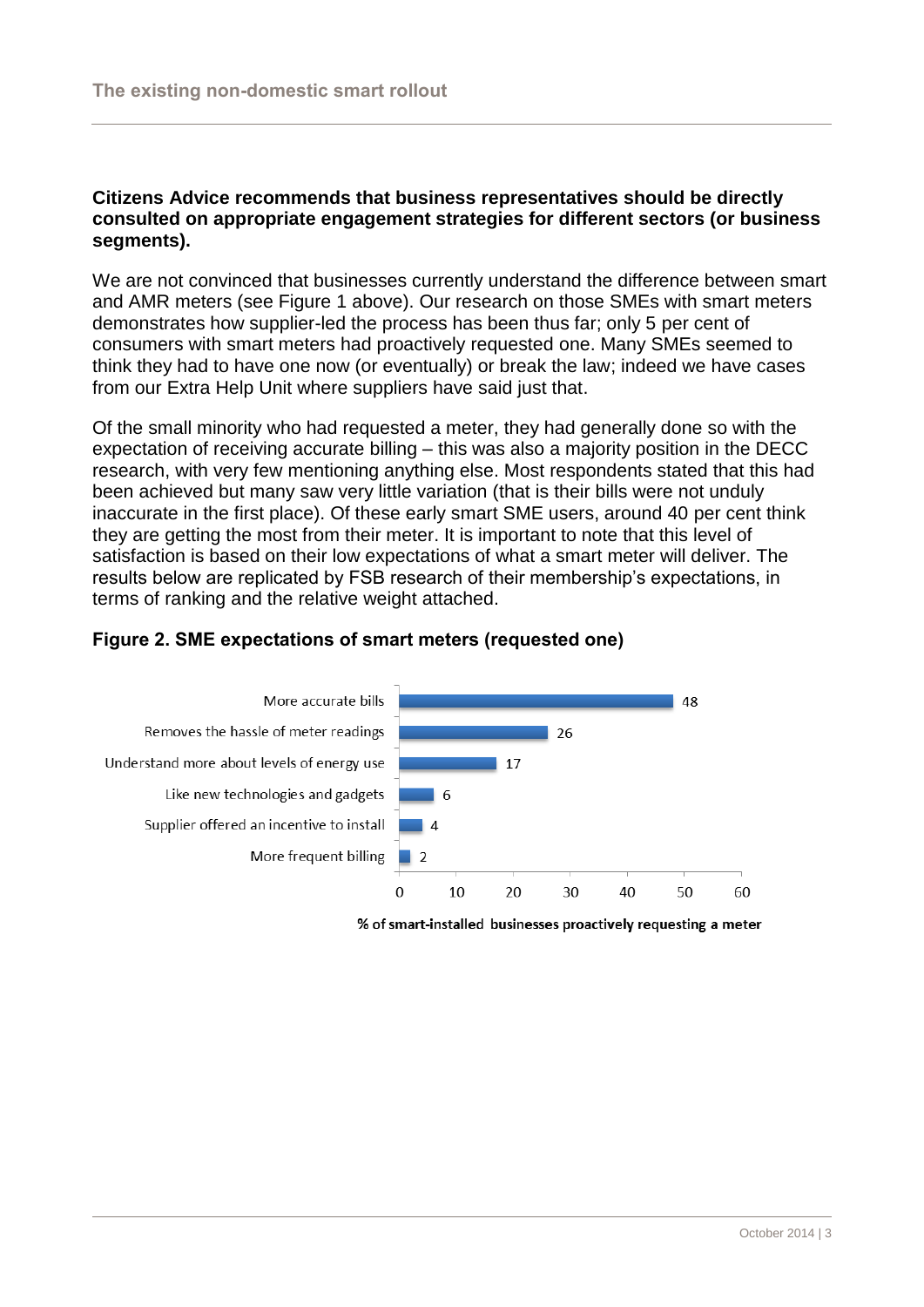### **Figure 3. SME expectations of smart meters (not requested)**

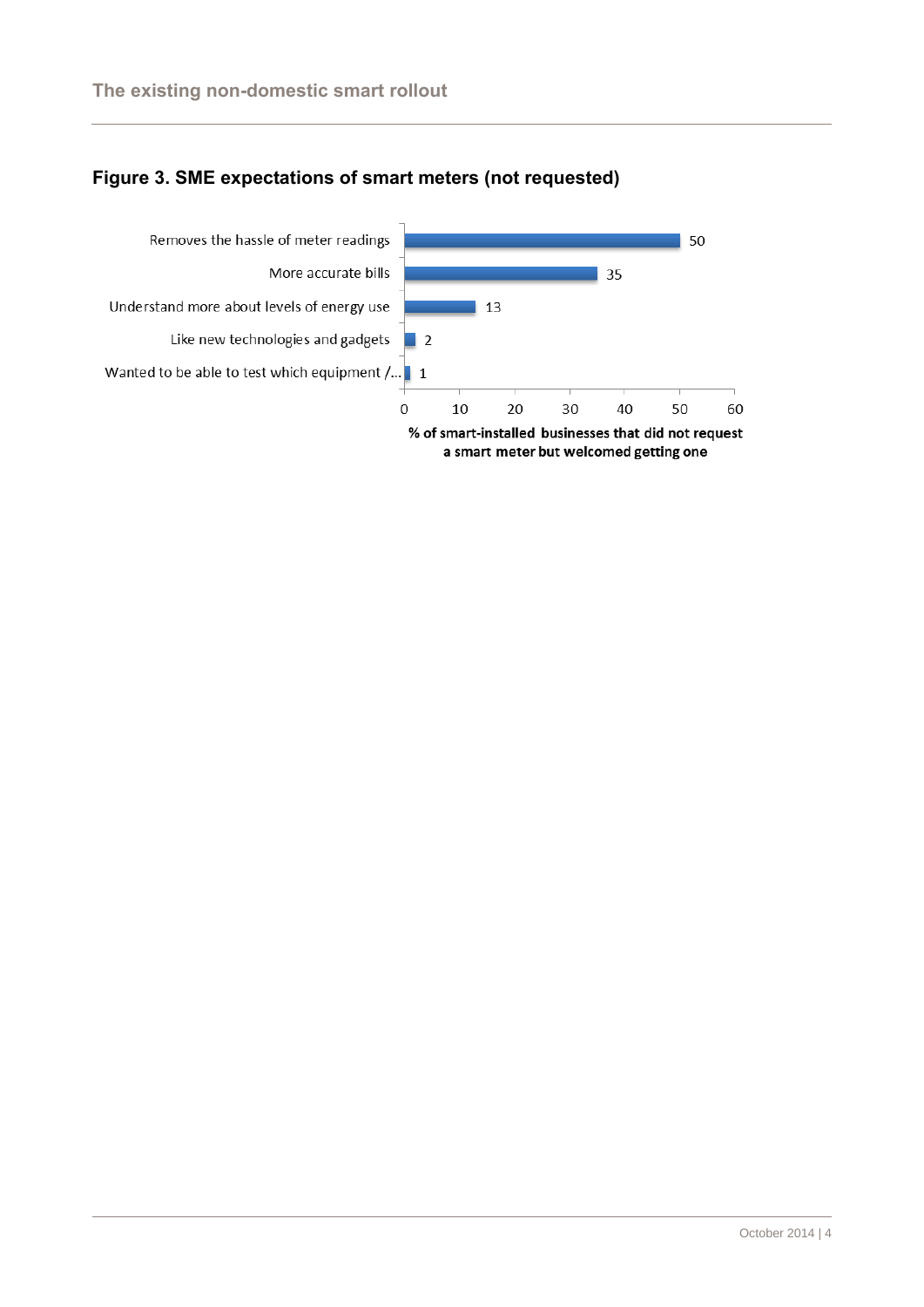# **2. Ensuring demand reduction and energy efficiency**

The business case for non-domestic smart metering is predicated on SMEs seeing energy savings – £1.71 billion in the form of reduced consumption. <sup>8</sup> But **Citizens Advice does not have a comprehensive understanding of SME and micro-businesses' attitudes to energy efficiency advice, displays or what they do and don't want by way of support during an installation visit**.

We do not think that the Central Delivery Body – now rebranded as 'Smart Energy GB' (SEGB) – is developing a comprehensive engagement strategy for micro-businesses.<sup>9</sup> If smart meters are rolled out without a significant engagement push at the same time, rollout could see businesses paying for the cost of the meters (and thus 'spending' £649 million) without accessing any of the benefits.

Consumers with smart meters in our research did not appear to change their demand levels because they were not using smart functionality. When asked how they monitored usage the totals were as follows.



### **Figure 4. How SMEs monitor usage**

Only around 1 in 4 of our survey respondents stated that they were using the enhanced functionality smart offered – the vast majority were using channels already available to them whether on 'dumb' or smart meters. One third found their meter display easy to read and understand so there is the possibility of future behaviour change. Of those consumers without smart meters, over half would want an In-home display (IHD), only a minority would like to see their usage online. 11 per cent of those with smart meters in our research reported taking subsequent action to reduce energy bills; two thirds reported receiving lower bills, though the causal link is not clear.

 $\overline{\phantom{a}}$  $^8$  DECC IA

 $9$  In response to an earlier draft of this paper SEGB came up with 'focus groups and stakeholder events' as examples of their current engagement, with no clear indication of how this would change in the near future. There appears to be an emphasis on 'cost effectiveness' which may be counter-productive. In addition they referred other questions we asked them to DECC, including the crucial one of interoperability.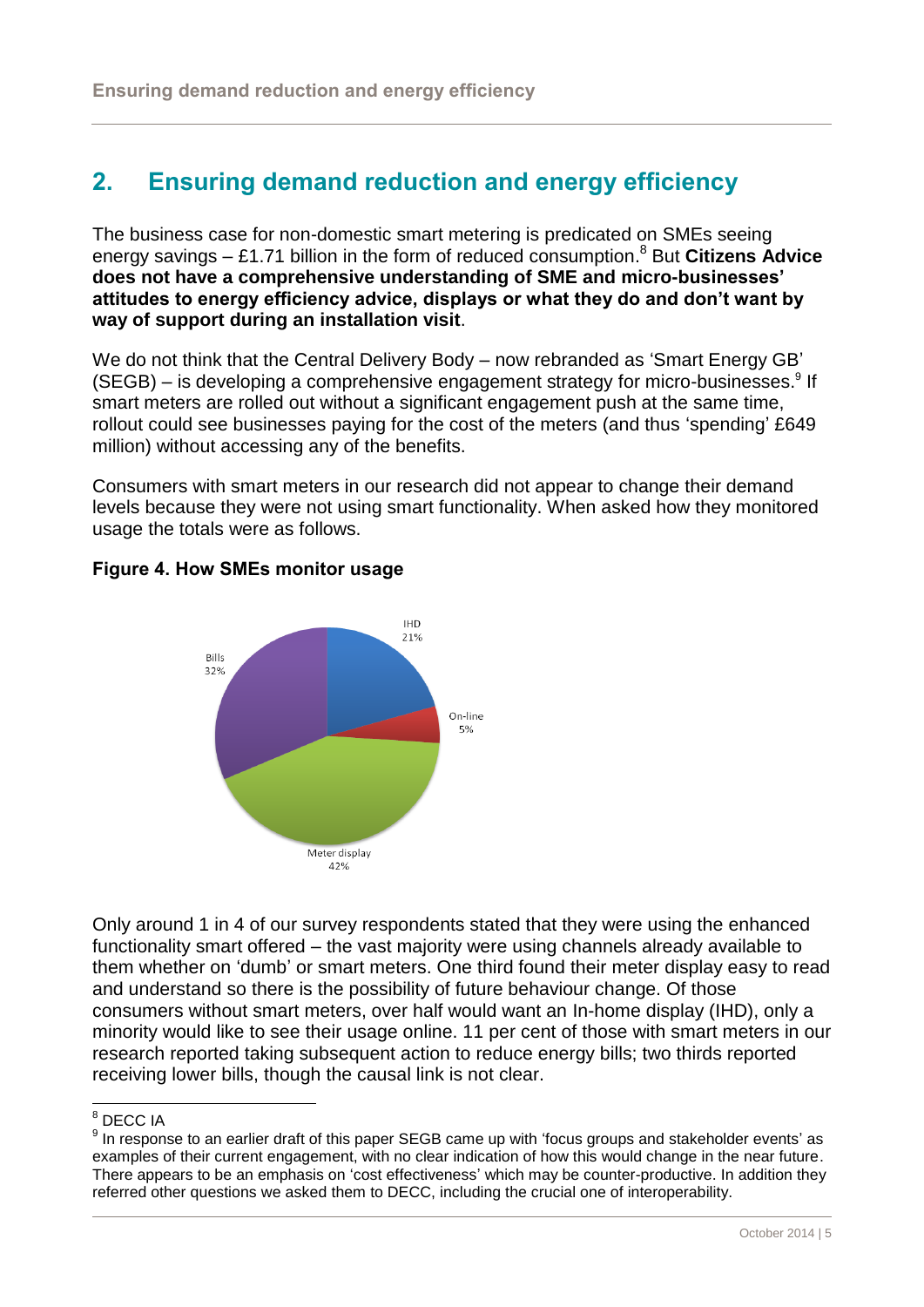The DECC research is even more stark, with only a small minority of smart businesses being 'aware of the full functionality of their smart meter and none were using the energy usage data it could produce.'

**Citizens Advice recommends that more research is carried out looking explicitly at what would induce SMEs to reduce consumption and how suppliers and other bodies can play a positive role to encourage greater consumer engagement. It is imperative that DECC and SEGB begin this research forthwith.**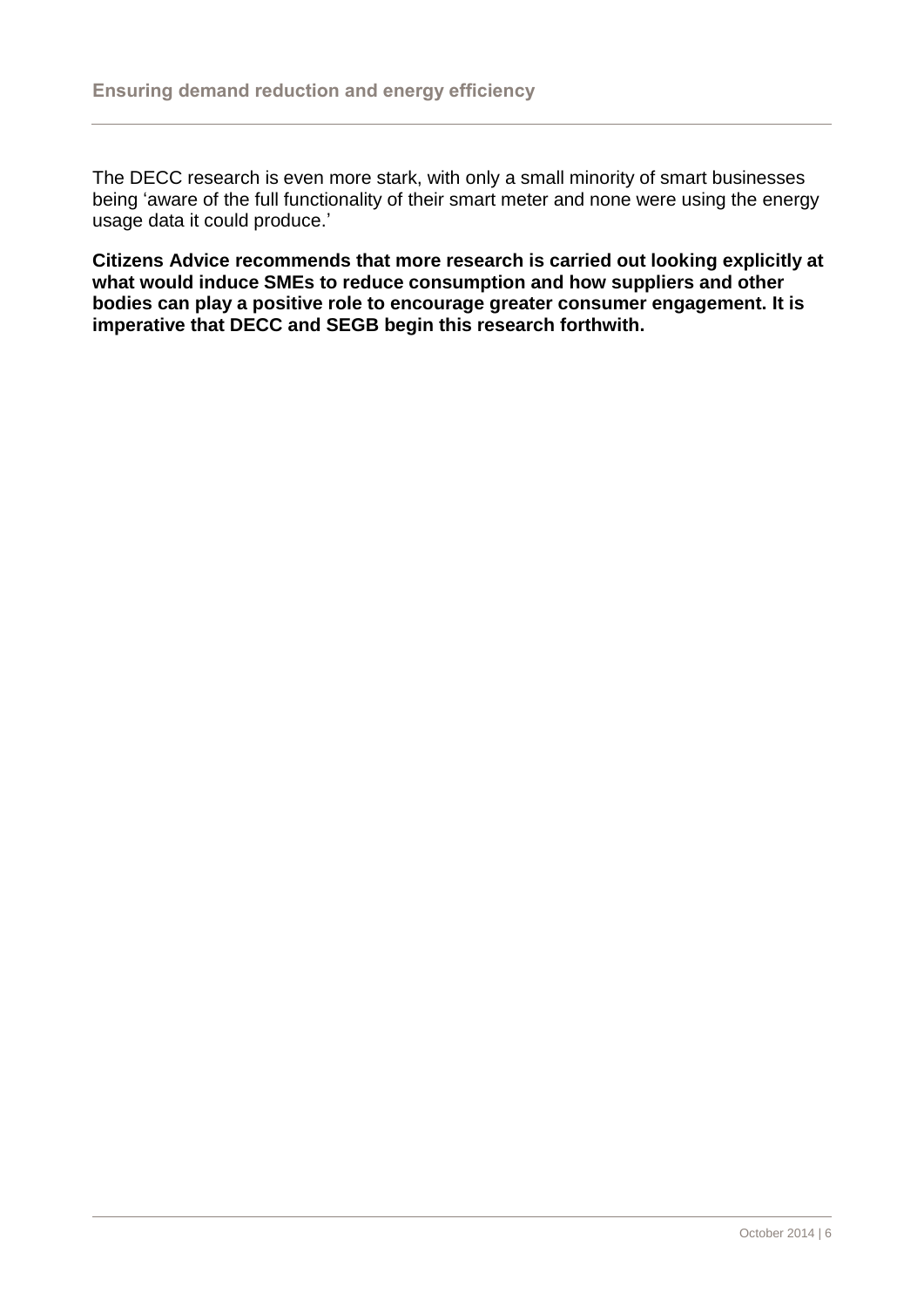# **3. Switching and the DCC**

Ensuring meter interoperability when a change of supplier takes place is of critical importance for SMEs, micro-businesses and the smart meter project overall. Suppliers serving non-domestic customers are not required to use the Data Communications Company (DCC), so there will be no explicit guarantees of interoperability. Ofgem is not minded to introduce protections in this area as it feels the AMR market is maturing and does not feel there are specific issues that need addressing. However, our research threw up a minority of cases where having smart meters caused some (often temporary) issues for consumers when trying to switch supplier.

In our research around 10 per cent of consumers had switched supplier since having their smart meter installed; there seemed neither a push nor a drag on switching due to smart. In some cases the need to switch had been identified because of smart (because it was more clear that savings were possible as there was an enhanced awareness of energy spend/cost).

DECC expects that larger suppliers will choose to use the DCC regardless of mandating. We also expect that in practice these suppliers will be able to help shape the DCC to their own needs and those of their consumers, either internally or through later engagement. The question is whether those companies who are rolling out smart meters early have an incentive not to participate if barriers to interoperability limit their customers' ability to switch and therefore helps to tie the customer to them. We particularly do not want to see some kind of Chinese wall thrown up between big 6 and other suppliers.

Citizens Advice recommends that this issue is monitored throughout the rollout process to **ensure it is not having any unintentional impacts on competition. We would not want to see consumers required to pay at the point of entry (or through a higher unit rate) if they need new technology when switching supplier.**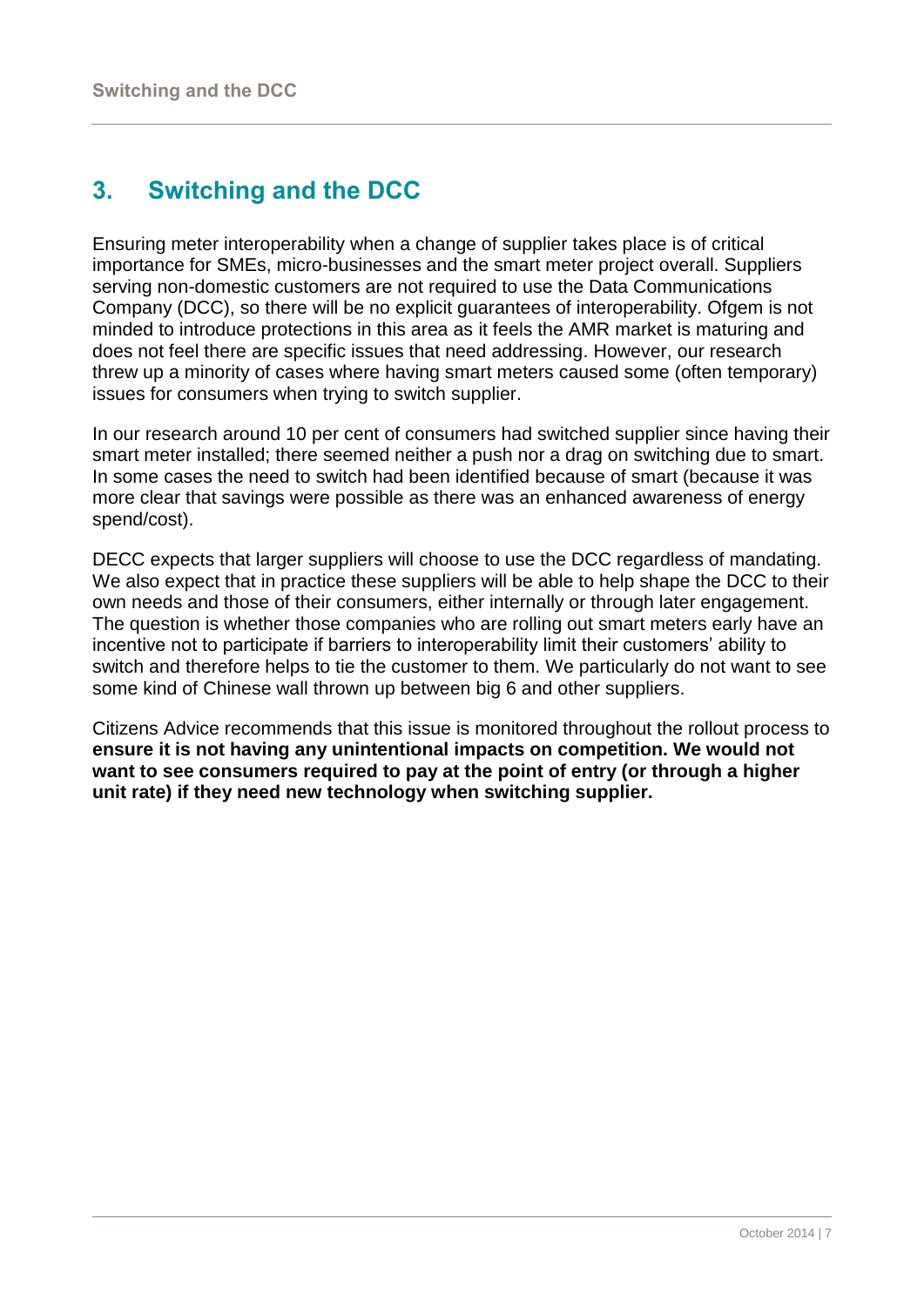$\overline{a}$ 

### **4. Data access**

As discussed above, exactly how non-domestic customers will access (their) usage data, in what format and at what cost, will be critically important to ensure they access the benefits of smart meters and to achieve the overall business case objectives that DECC has laid out. It is extremely unlikely that the consumption reductions of 3 to 5 per cent, predicted in the Impact Assessment (IA), will occur if consumers cannot easily see how much energy they are using.

Citizens Advice believes that suppliers should only charge customers for data access if they are providing more elaborate energy services. We are pleased to say that the majority of suppliers agree with us; some have pointed out to us that they interpret the new Energy Efficiency Directive as making this mandatory. Indeed some who used to charge at the point of access a few years ago no longer do so.

If consumers have to go through their supplier to access their own data (because there is no separate hub or the DCC) this could have a negative impact on access to third party services (because it is not as easy as possible to access), and on competition. Strong evidence in the domestic sector shows that where displays are provided with smart meters that the energy savings delivered increase.<sup>10</sup>

Therefore we are still worried that a failure to mandate a free of charge tool to allow small businesses to access their consumption information, whether it is an IHD or online portal, will act as a barrier to small businesses being able to reduce their energy consumption and therefore access the benefits of smart metering. It is hard to imagine businesses making any use of data (and thus use less energy) if it is not made easy for them. Although suppliers agree with this in principle there could still be issues in practice.

#### Citizens Advice's **key aim is for all small businesses to be able to access full data from a smart meter free of charge.**

Customers will need to have free access to their **historic data (13 months as a minimum)** which shows them not only how much energy they use but when they use it, at a level that is proportionate to that taken from the business. For example, if the company records half hourly data use, the supplier should provide data that show their half hourly use of energy. This needs to be in a standardised format that allows consumers to make like for like comparisons with other deals available on the market. In order to establish if they will benefit from a time of use tariff, for example, they will need to fully understand when during the day they actually use their energy.

In our research 98 per cent of consumers didn't think they were paying for their display (where one was present), suggesting that smearing costs works for suppliers. This is even higher than the percentage (96 per cent) who thought that the installation of a smart meter was free.

 $10$  ACEEE Advanced Metering Initiatives and Residential Feedback Programmes (2010). <http://bit.ly/1w8E5G9>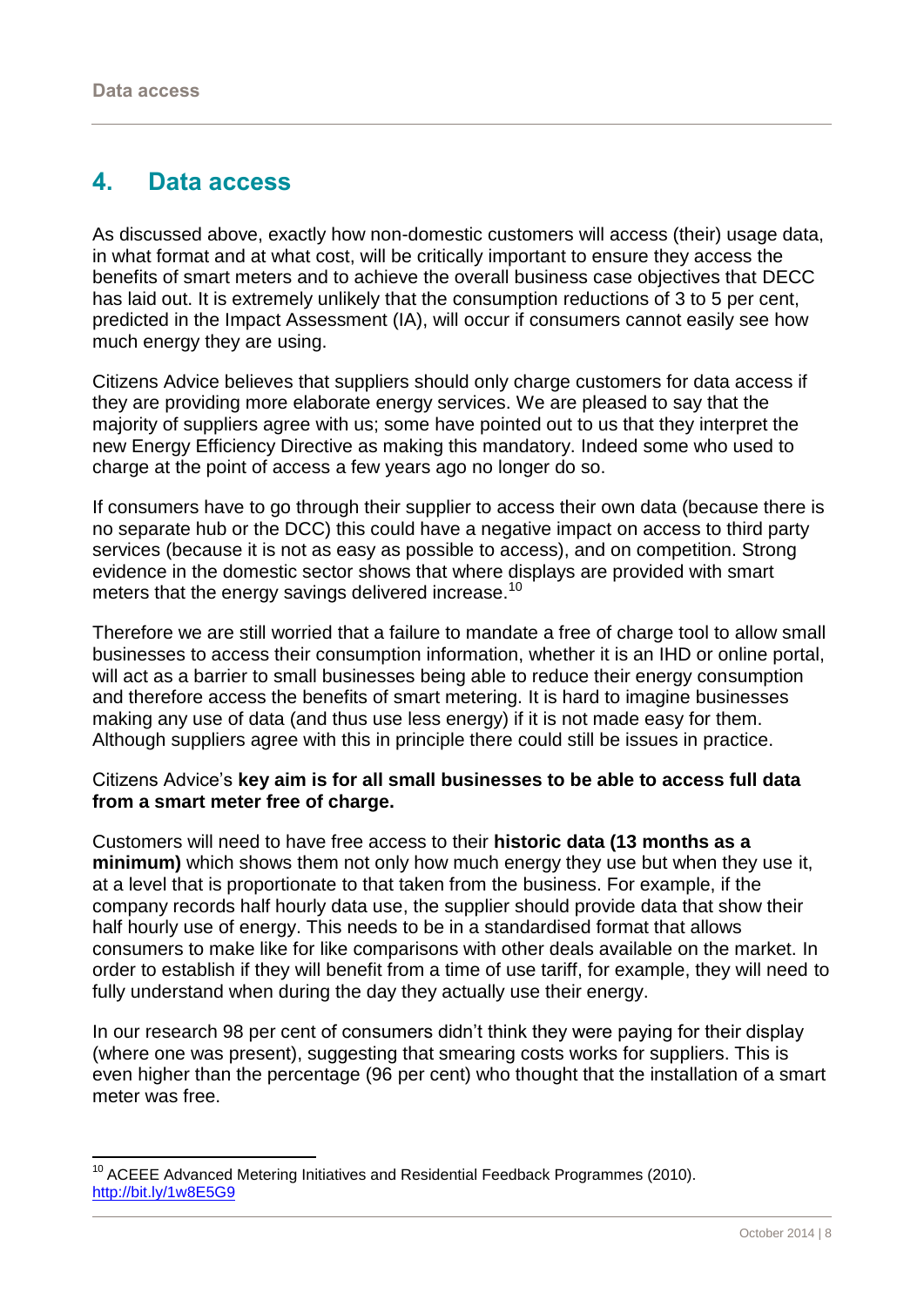# **5. Remote functionality**

Smart provides the ability to remotely disconnect customers and switch them to prepay – both of which are potentially money saving to consumers overall if the appropriate protections are put in place. However, there is a gap in understanding about how smart prepay could develop for the small businesses sector – we know that some suppliers (especially smaller ones) are already implementing it. We look forward to learning from these innovations.

The remote switch and disconnection function means that suppliers could simply disconnect or switch a business to prepay without ever carrying out a visit or gaining a court order to the affected site. This is already a reality for some SMEs and microbusinesses with certain suppliers. Citizens Advice regards disconnection as a sanction that should only be used when all other avenues to recover the debt have been exhausted. All suppliers that we have discussed this with agree that this is a reasonable approach; this is very encouraging, although it does not mean that there is no issue beyond the policy level.

We are keen on the cost savings that can be made and then passed on to businesses through the use of remote disconnection/reconnection and it may be the preferred option of some consumers to reduce costs and staff time – for example, if a premises will be unoccupied for a significant period of time.

Citizens Advice agrees that **remote disconnection of SMEs or micro-businesses for debt should be allowed, but only if significant improvements in businesses debt and disconnection processes are made and that there is supplier agreement on what constitutes a vulnerable business.**

We consider it would only be appropriate to allow remote disconnection in the following circumstances:

- where the consumer has explicitly requested it
- where the supplier has carried out full correspondence with the consumer including letters, phone calls and emails/text and the supplier can prove a conversation has been had with the consumer about the implications of remote disconnection
- where the supplier has contacted the consumer and can prove that there are no domestic consumers resident on the premises or environmental health implications associated with the disconnection.

In all circumstances before proceeding to remote disconnection the supplier must ensure that the consumer is informed in writing of exactly when the disconnection will take place (that is, the exact time and date), what the implications are of this and what they can do to halt this process. Sufficient warning must also be given – we would suggest at least five working days.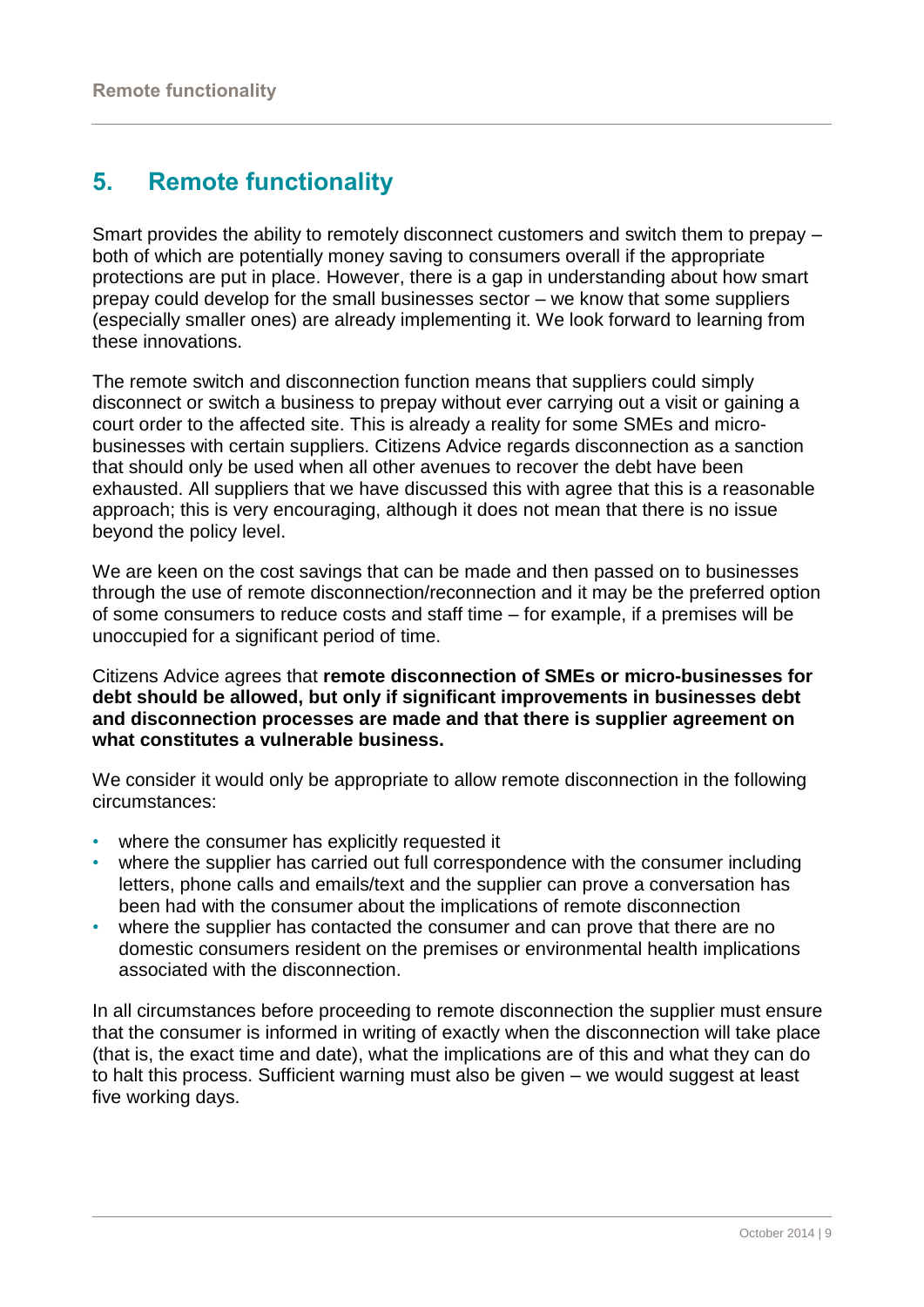# **6. Demand-side response**

Demand-side response should be considered as an opportunity for those appropriate businesses that will benefit from dynamic pricing; they are likely to be a minority and across many different sectors. Time-of-use (ToU) tariffs might be especially useful to those larger small businesses who cannot get half-hourly (or interruptible) contracts, but who can vary their energy patterns. Given this will be a minority of customers they should be self-selecting. Suppliers seem to support the DECC approach here but were wary of over-selling their own ability to select and help the relevant SMEs.

**Citizens Advice wants to ensure that the approach is an opt-in with no pressure selling (see Section 7) as guaranteed by industry codes.**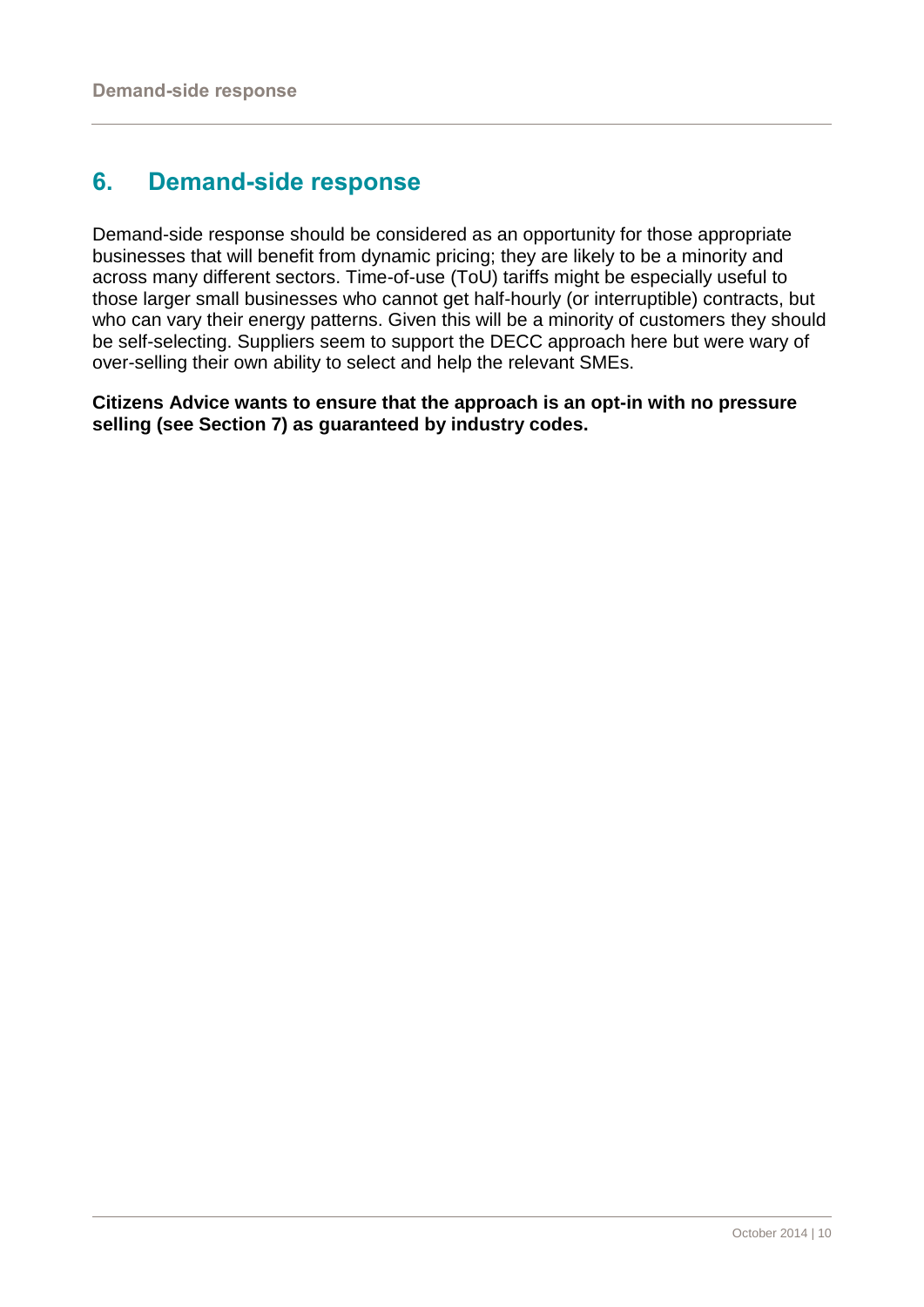# **7. Installation**

We support a broadly similar installation code of practice to that for domestic customers. It should ensure that SME customers can access the benefits of smart metering and are guaranteed a certain level of service. The Smart Metering Installation Code of Practice (SMICOP) achieves this, in the round. The behaviours prescribed there must be accompanied by a general period of engagement via business groups. We note that selling is permitted during the installation process, and while this is not ideal we recognise that some businesses may benefit from this engagement. This will avoid the danger of businesses merely viewing a smart meter as a sunk cost and giving it no further thought.

### Citizens Advice believes that **DECC needs to consider what mechanisms should be in place to ensure fair and transparent prices and that consumers are getting value for money.**

Research suggests that the majority of SME consumers were, perhaps surprisingly, happy with their installation process – though very little follow-up occurred (see chart). 80 per cent were satisfied with the installation process and 77 per cent in its arranging.

### **Figure 5. Were you satisfied with the smart meter installation process**

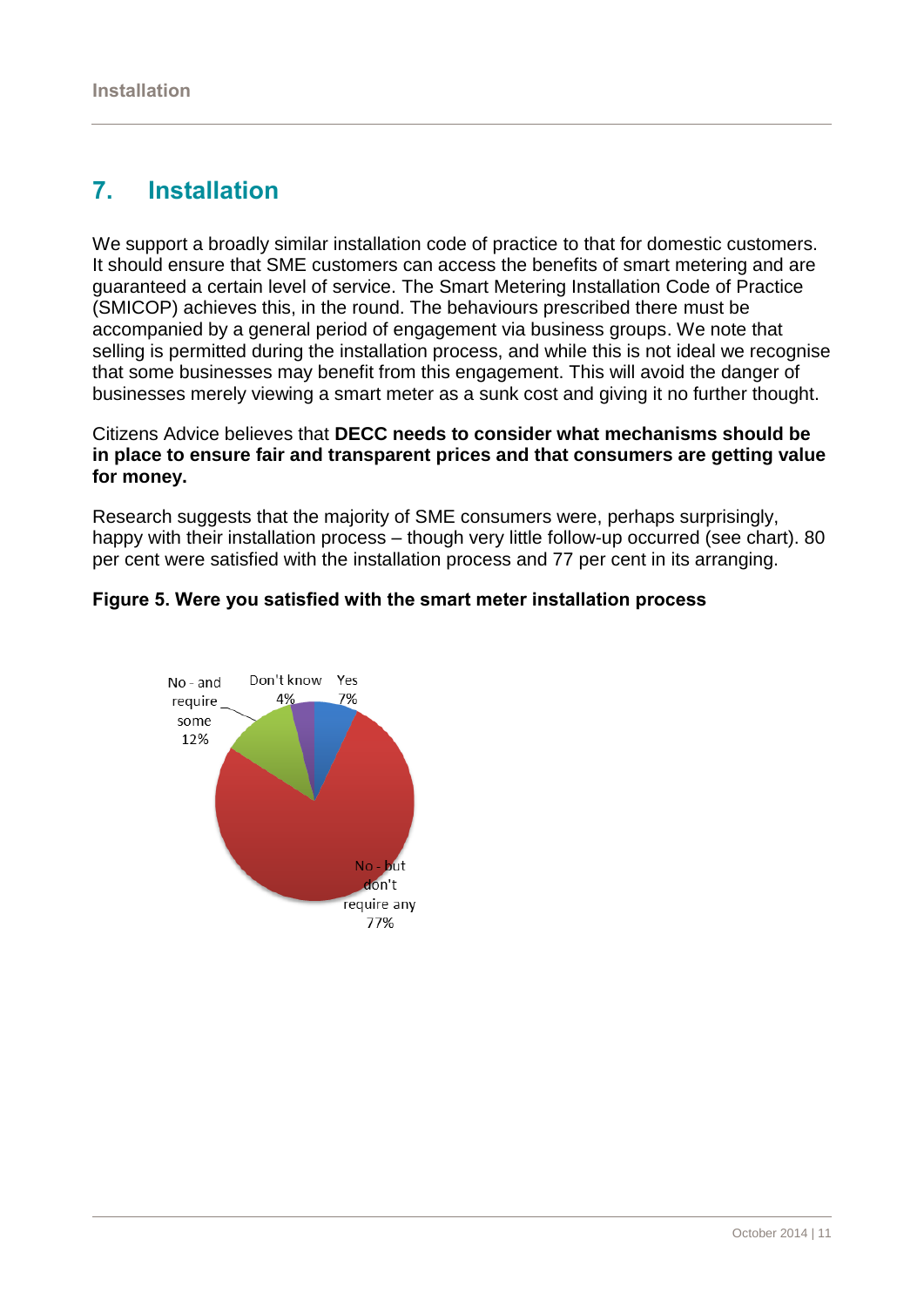# **Appendix**

#### **The DECC Impact Assessment (IA) case for non-domestic smart metering**

- Present value base year is 2013. 'Period' is 18 years. 3.6 million meters. Focus is on 3/4 meters and gas of less than 732MWh/year that is SMEs. 2.14 million electricity and 1.5 million gas.
- Net benefit in 2013: £1.448 billion to £3.070 billion, best is **£2.262 billion**. Comes from **costs £649 million and benefits of £2.911 billion over the 18 years**. Benefits range is £2.097 billion to £3.719 billion.
- **Total consumer benefit is £1.72 billion**, of which reduced consumption is £1.71 billion (rest is micro-gen). Total supplier benefits just £466 million.
- Dual fuel bill reduction on average of £140 by 2030. All the DCC and consumer engagement costs are in the domestic IA, as are theft saving and network benefits.
	- By 2020 estimate split between advanced and smart is 40/60 (gas) and 23/77 (electricity). DCC use estimate is 75 per cent and 45 per cent for electricity and gas meters respectively (these reflect big 6 shares of the non-domestic market).
	- **Big consumption reduction (per meter) is for gas – 4.5 per cent, just 2.8 per cent for electricity**.
	- **Just £84 million from "switching benefits"**  mostly with DCC meters.
	- **ToU stats is based on previous work,** with discretionary load of 21 per cent now and international evidence. **24 per cent ToU of some type by 2030**.